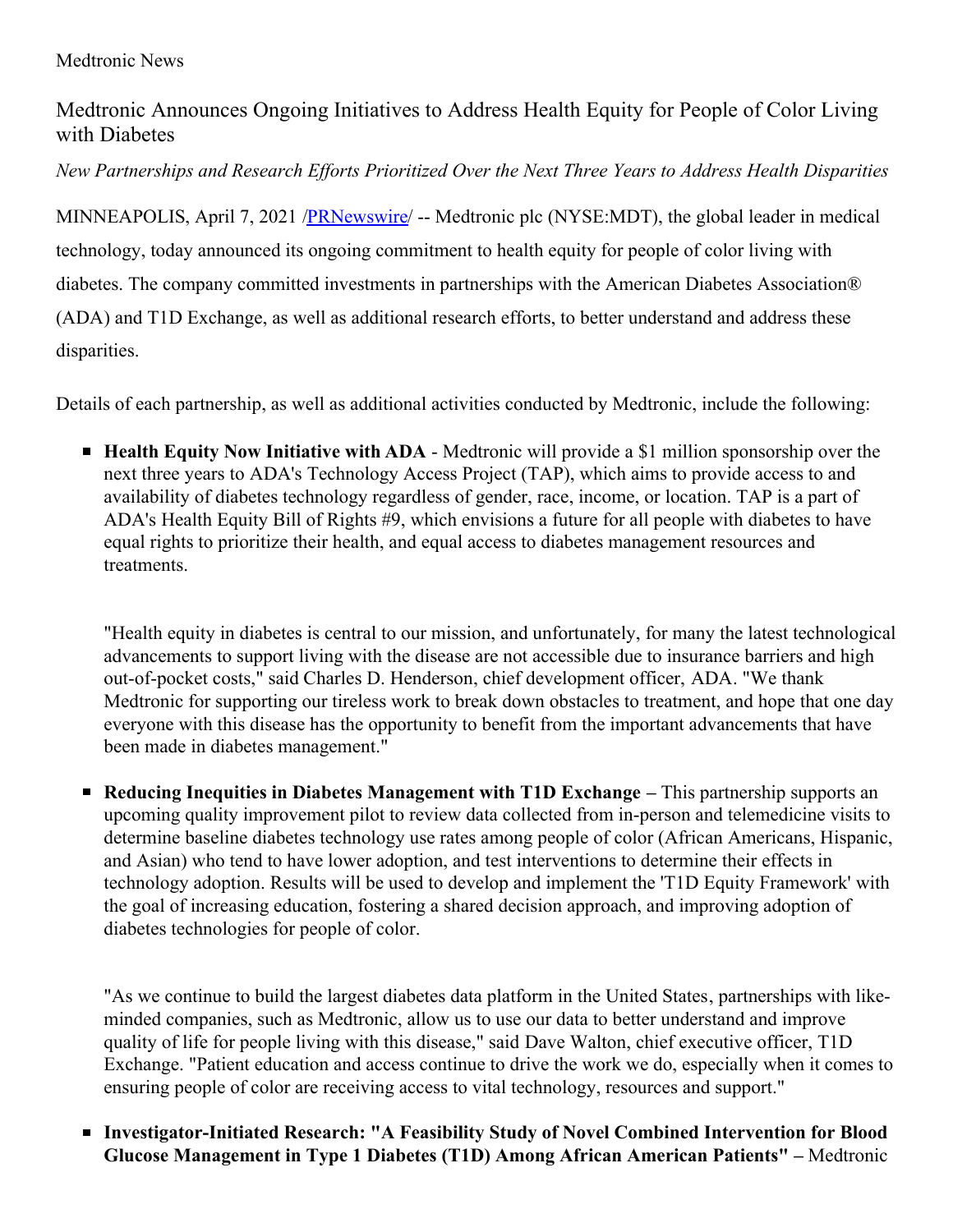is supporting this NIH-funded study by providing advanced hybrid closed loop insulin pump technology and training for the project. The study aims to improve glycemic control in high risk African American youth with type 1 diabetes using Medtronic insulin pump technology, paired with frequent home telehealth visits conducted with a dedicated diabetes educator. The study is led by Dr. Stuart Chalew of the Department of Pediatrics at the Louisiana State University School of Medicine and the Children's Hospital of New Orleans. The project will evaluate changes in mean blood glucose, HbA1c levels, glycemic variation, as well as quality of life and program adherence. Results are expected in 2022.

"Underlying barriers to health equity – including awareness, access, trust, bias and affordability – are unfortunate truths that exist in the U.S. healthcare system. Our work in this area seeks to not only bring awareness to these issues but also to partner to get to the root of these problems, and course-correcting," said Sean Salmon, executive vice president and president of the Diabetes business at Medtronic. "As a medical device manufacturer, we have the responsibility to help reduce health inequities within communities of color by ensuring they are granted the same access to technologies that may help them better manage their disease."

#### **About the American Diabetes Association**

Every day more than 4,000 people are newly diagnosed with diabetes in America. More than 122 million Americans have diabetes or prediabetes and are striving to manage their lives while living with the disease. The American Diabetes Association (ADA) is the nation's leading voluntary health organization fighting to bend the curve on the diabetes epidemic and help people living with diabetes thrive. For 80 years the ADA has been driving discovery and research to treat, manage and prevent diabetes, while working relentlessly for a cure. We help people with diabetes thrive by fighting for their rights and developing programs, advocacy and education designed to improve their quality of life. Diabetes has brought us together. What we do next will make us Connected for Life. To learn more or to get involved, visit us at [diabetes.org](https://c212.net/c/link/?t=0&l=en&o=3121154-1&h=2215917092&u=https%3A%2F%2Fwww.diabetes.org%2F&a=diabetes.org) or call 1-800-DIABETES (1-800-342-2383). Join the fight with us on Facebook (American Diabetes [Association](https://c212.net/c/link/?t=0&l=en&o=3121154-1&h=551143451&u=https%3A%2F%2Fwww.facebook.com%2FAmericanDiabetesAssociation&a=(American+Diabetes+Association)), Twitter  $(Q\Lambda mDiabetesAssn)$  and Instagram  $(Q\Lambda mDiabetesAssn)$ .

#### **About T1D Exchange**

T1D Exchange is a leader in harnessing data to advance type 1 diabetes (T1D) care and outcomes by driving collaborative change. Through real-world evidence and clinical data collection and analysis, its novel insights are identifying gaps in care and redefining best practices to improve the lives of those living with T1D. T1D Exchange actively supports quality improvement and innovation through its Quality Improvement Collaborative, patient registry, and data-oriented research services. Through a knowledge-sharing and collaboration-focused approach, T1D Exchange is accelerating real-world impacts by providing clinicians, researchers, industry partners and advocates with the resources and services they need for better decision support and population health management. A nonprofit organization, T1D Exchange was established in